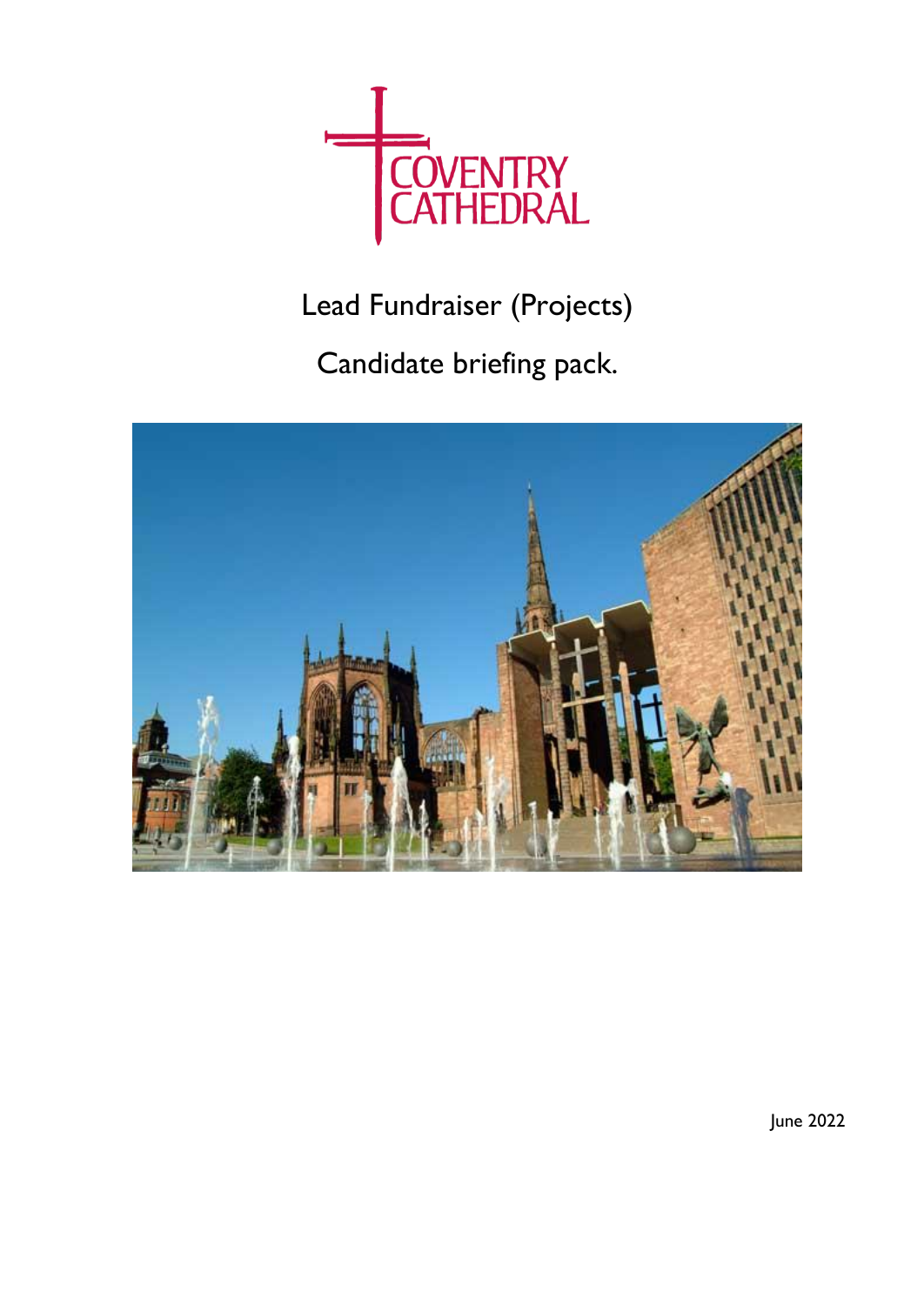# **Contents**

- Background from the Dean
- Job Description
- Person specification
- Privacy notice and dealing with personal data
- Guidance on completing your application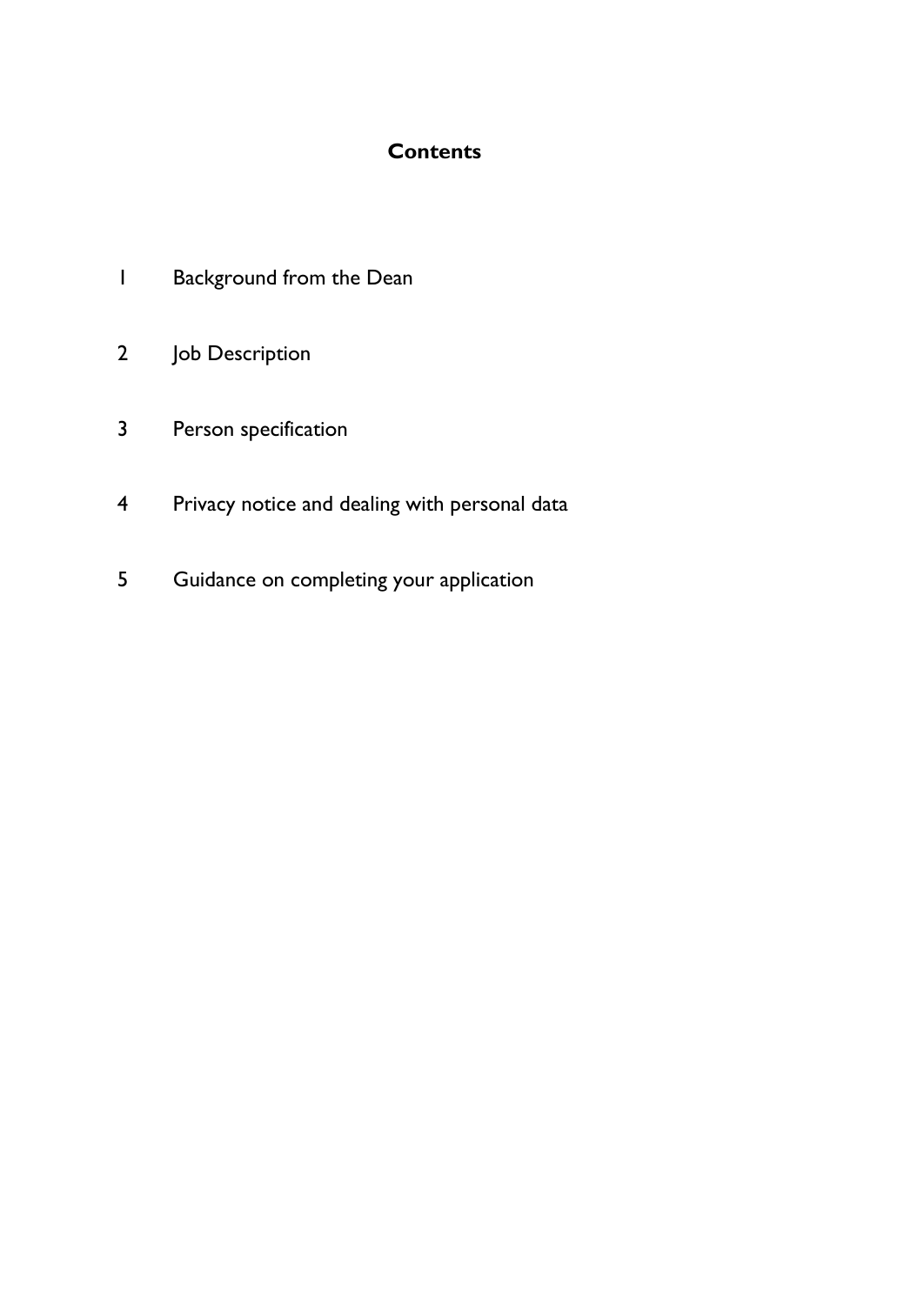Dear Applicant,

Thank you for your interest in applying for the post of Lead Fundraiser (projects) at Coventry Cathedral. This is a vital post for us and a key member of our wider management team. You will be essential in helping us build on our previous fundraising successes and secure the future of our amazing and iconic spaces and the work we do here.

## **Context**

Coventry Cathedral is a living breathing space which welcomes worshippers, tourists, audiences and school children daily from near and far, either visiting or looking for place of sanctuary. With daily worship, and events taking place all year round, a busy tourist offer and a thriving education programme, all housed in the building coined "new cathedral" built in 1962. The Cathedral is also custodian of its predecessor- a  $12<sup>th</sup>$  century building, destroyed and ruined in the Blitz during Nov 1940. The site and story has risen to international recognition, becoming a symbol and example of reconciliation. Both the new and Ruined Cathedral are grade 1 listed.

During 2022 we are working to implement changes which will see the Cathedral (along with all other English cathedrals) become a registered charity. This will open up new fundraising doors for us and we are keen to maximise the opportunities this will bring.

Our fundraising has been successful for a number of years and we have an established donor base and have made a number of successful grants bids for projects across our organisation. However, we need to build on and extend this. Your skills and enthusiasm will be vital to us taking the next steps in our journey to generate income.

# **About Us**

The Cathedral team is made of approximately 30 permanent members of staff and a team of volunteers. With a broad variety of specialisms within the team we pride ourselves in working across these together to meet the various challenges which we face. To help you understand more about us, I have listed our strategic objectives and values below. I hope they will give you a flavour of us as an organisation. Fundraising is a key enabler to the delivery of everything we do.

## **Diversity**

We recognise that our team of staff and volunteers is not as diverse as we would like it to be and does not yet reflect the vibrant diversity of our City. We would therefore encourage applications from people who may help us to become more diverse. We know a broader range of backgrounds and life experiences in our teams enriches us as an organisation.

# **Our Strategic Objectives**

- *To confirm the Cathedral as the spiritual heart of the city and Diocese*
- *To grow the Cathedral congregations*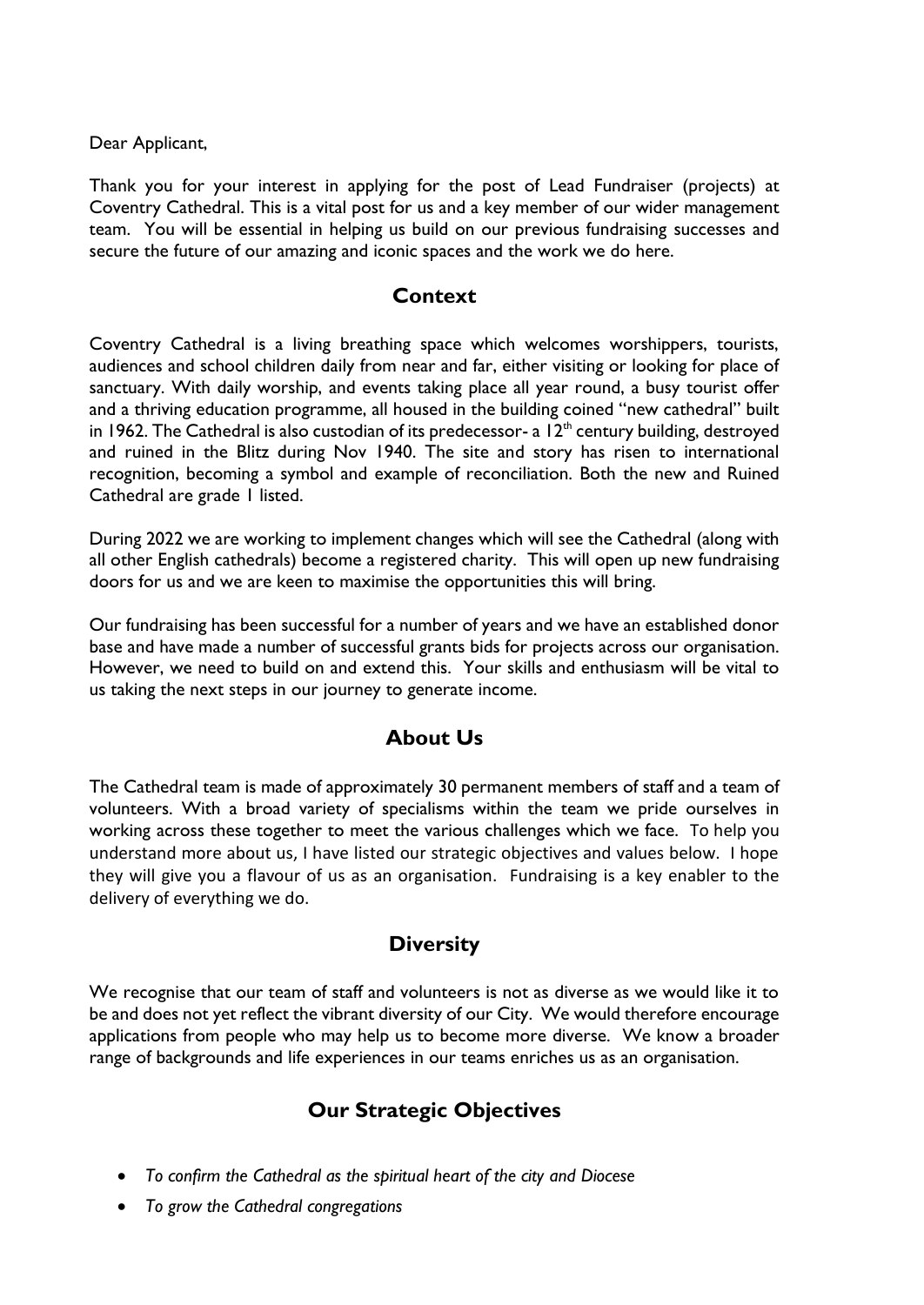- *To secure the Cathedral as a tourist attraction, place of pilgrimage and of learning*
- *To confirm the Cathedral as a major regional venue for arts and events*
- *To facilitate and support the work of reconciliation with our partners locally, nationally and internationally*

*These are enabled through:*

- *Fit for purpose, well maintained campus and buildings*
- *Committed people including staff volunteers congregation and other partners*
- *Effective communications within and beyond our present reach*
- *A sustainable financial base*

# **Our Values**

**Hospitality** – of both people and ideas **Faith** and **Spirituality** – being open to the challenge and resources of God **Reconciliation** – embracing and welcoming difference and diversity **Art** and **Creativity** – expressing the life of God amongst us in ways beyond words **Risk Taking** – confidently stepping out of the familiar in the service of God **Excellence** – always reaching beyond our present practice and experience **Community** – respecting and caring for one another

We are seeking someone who is in sympathy with our ethos as a Christian organisation at the heart of this great City of Coventry. You do not need to be a practicing Christian. Our values drive and shape us and if you feel you bring your skills, experience and expertise to help us achieve our vision and deliver our values, then we would love to hear from you.

I hope you find this information useful in preparing your application.

On Intronly

The Very Reverend John Witcombe MA MPhil The Dean of Coventry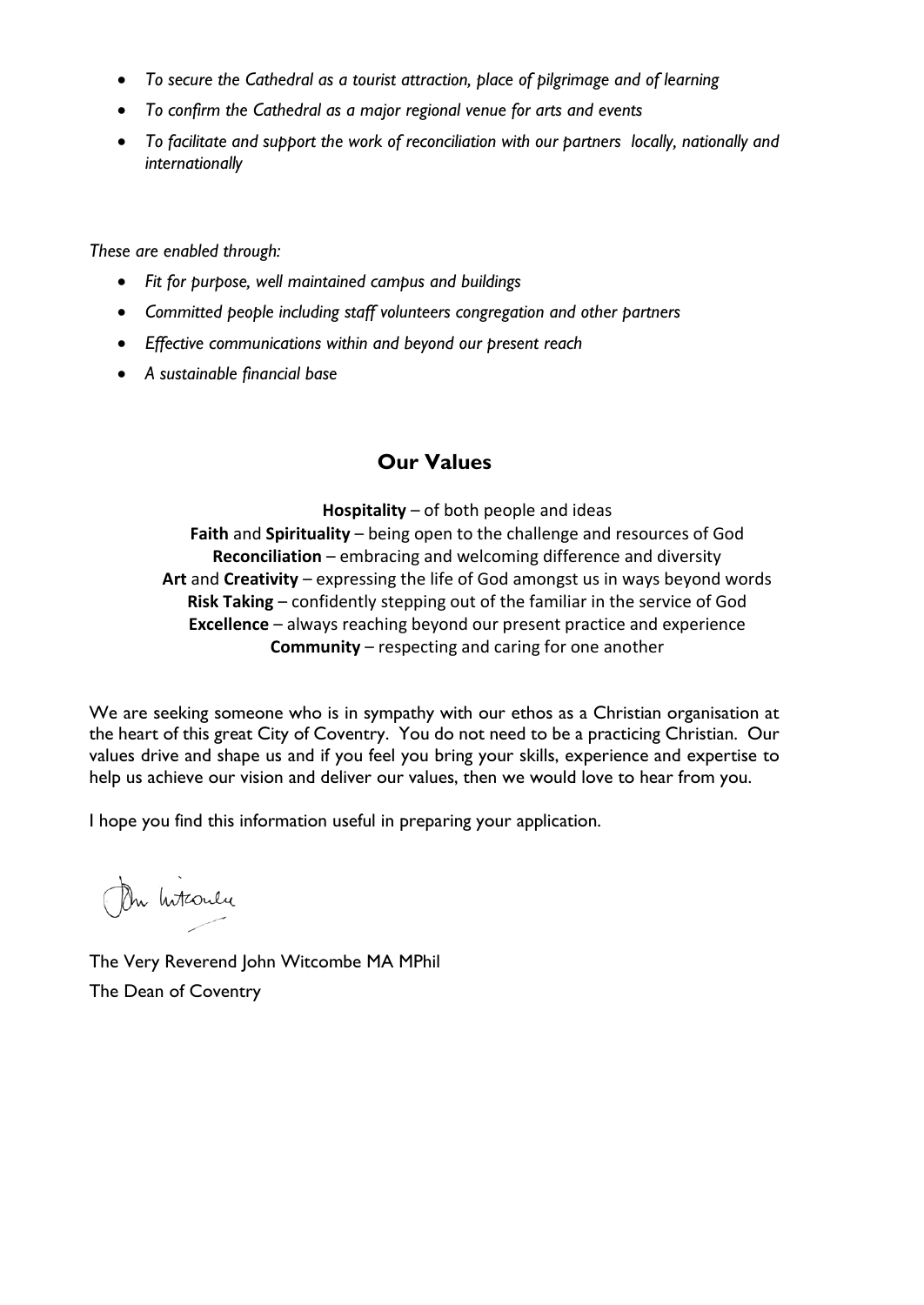

# **Job Description**

| <b>Job Title:</b>    | Lead Fundraiser (projects)                                          |
|----------------------|---------------------------------------------------------------------|
| <b>Hours:</b>        | 21 hours a week                                                     |
| <b>Salary:</b>       | £29,232 pa pro rata. (actual salary of £17,539 for 21 hours / week) |
| <b>Reporting to:</b> | <b>Chief Operating Officer</b>                                      |
| <b>Work base:</b>    | The Cathedral and its offices (central Coventry)                    |

#### **Key responsibilities:**

- To raise funds to support the Cathedral's business, operations and projects across all areas, with a focus on project fundraising
- To develop and deliver an effective fundraising plan for the Cathedral.
- To work with colleagues on campaigns, bids and applications to deliver income from a wide variety of income streams
- To line manage the donor manager, volunteers or contractors as required in the delivery of the fundraising plan.

#### **Fundraising Plan**

- Develop and deliver a clear, focused fundraising plan to deliver the strategy already in place.
- Work with the Dean and other members of the Senior Leadership team to ensure this is owned across all Cathedral departments and that all stakeholders understand and deliver their role in it
- To develop coherent messages for fundraising projects which result in income targets being achieved.

#### **Donor management**

- To line manage the donor manager who will be responsible for maintaining relationships with regular donors and managing regular donor income streams.
- To work with the donor manager to increase the regular donor base through promotion and events as appropriate.
- To be an effective representative of the Cathedral with our larger donors and donor organisations in respect of the priority projects being progressed.
- To ensure effective donor management approaches and strategies are in place and are consistently carried out
- To develop our legacy giving programme and manage those signing up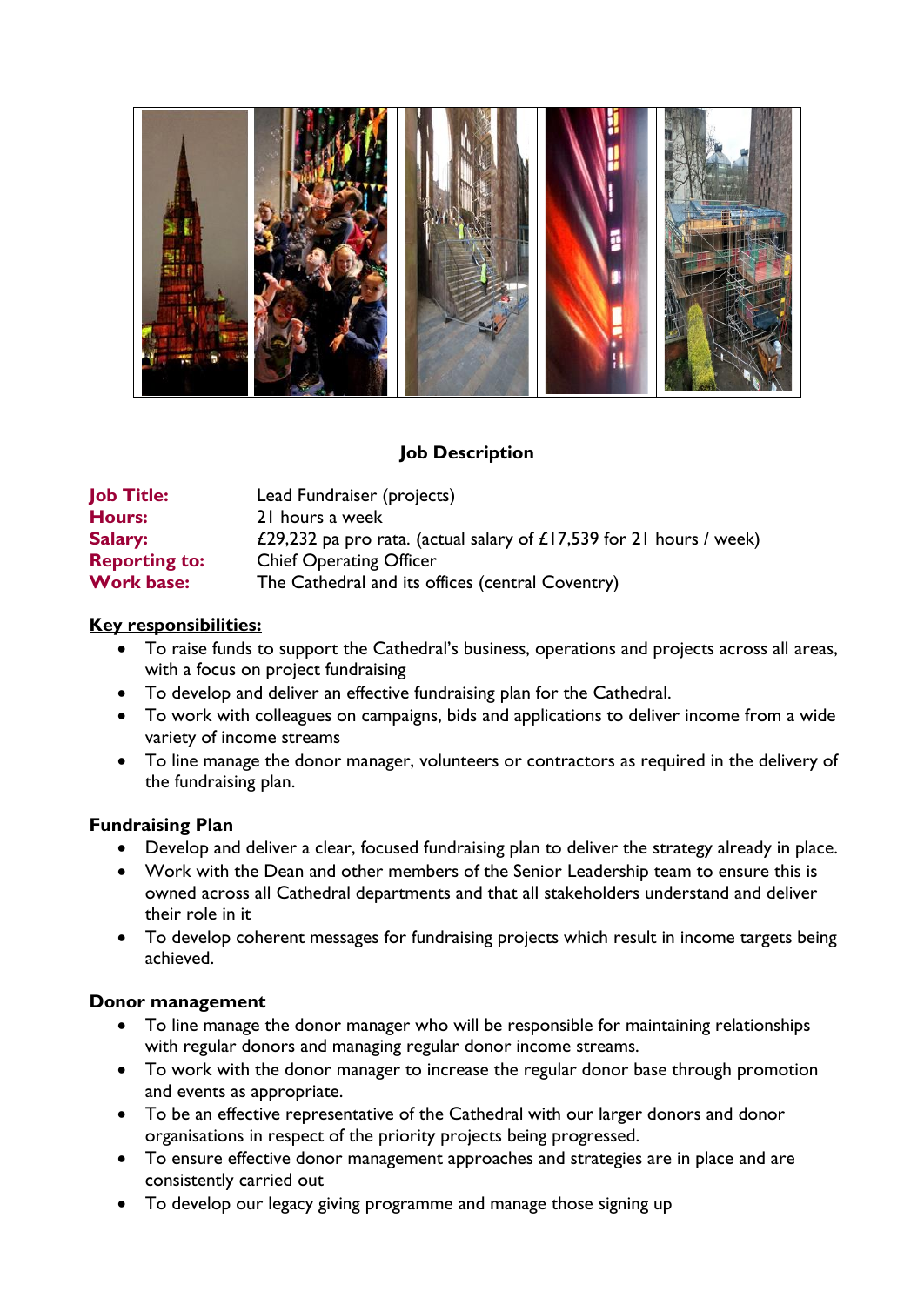- To ensure the requirements of GDPR are met, good fundraising practice is adhered to and that our CRM records are up to date.
- Develop and consistently deliver effective donor communications using appropriate methods of retaining engagement and providing opportunities for future donations.

#### **Events**

• Plan and deliver fundraising events, in conjunction with colleagues as appropriate, including attending events, assisting with guest lists, meeting donors and stakeholders.

### **Grant applications**

- To research opportunities for grants which could be applied for, for both the priority projects but also smaller grants for specific activities as required.
- To work effectively with potential funders to ensure applications are targeted and appropriate
- To make grant bids and / or support relevant colleagues in making these
- To ensure grant criteria (reports, updates, results) are met once grants have been received.

## **Key Activities and relationships**

As Lead Fundraiser you will be responsible to the Chief Operating Officer and part of the Cathedral Operations Team. You will be expected to work closely with colleagues on the Operations Team and support them as well as the Dean and Canons by ensuring fundraising plans and activity support the needs of Cathedral ministries.

### **Terms and Conditions**

- 21 hours per week.
- You will be working 21 hours per week with occasional weekends, early mornings and evening work required. Some work may be carried out remotely where appropriate, but you will need to be in the office at least twice per week on a regular basis. The Cathedral operates time off in lieu for extra hours worked.
- A starting salary of £29,232 plus non-contributory membership of a suitable pension scheme into which the Cathedral will pay 8 % of salary.
- 24 days annual leave (some of which will be compulsory) plus 8 public holidays. No additional payment or time off in lieu will be awarded for bank holiday working.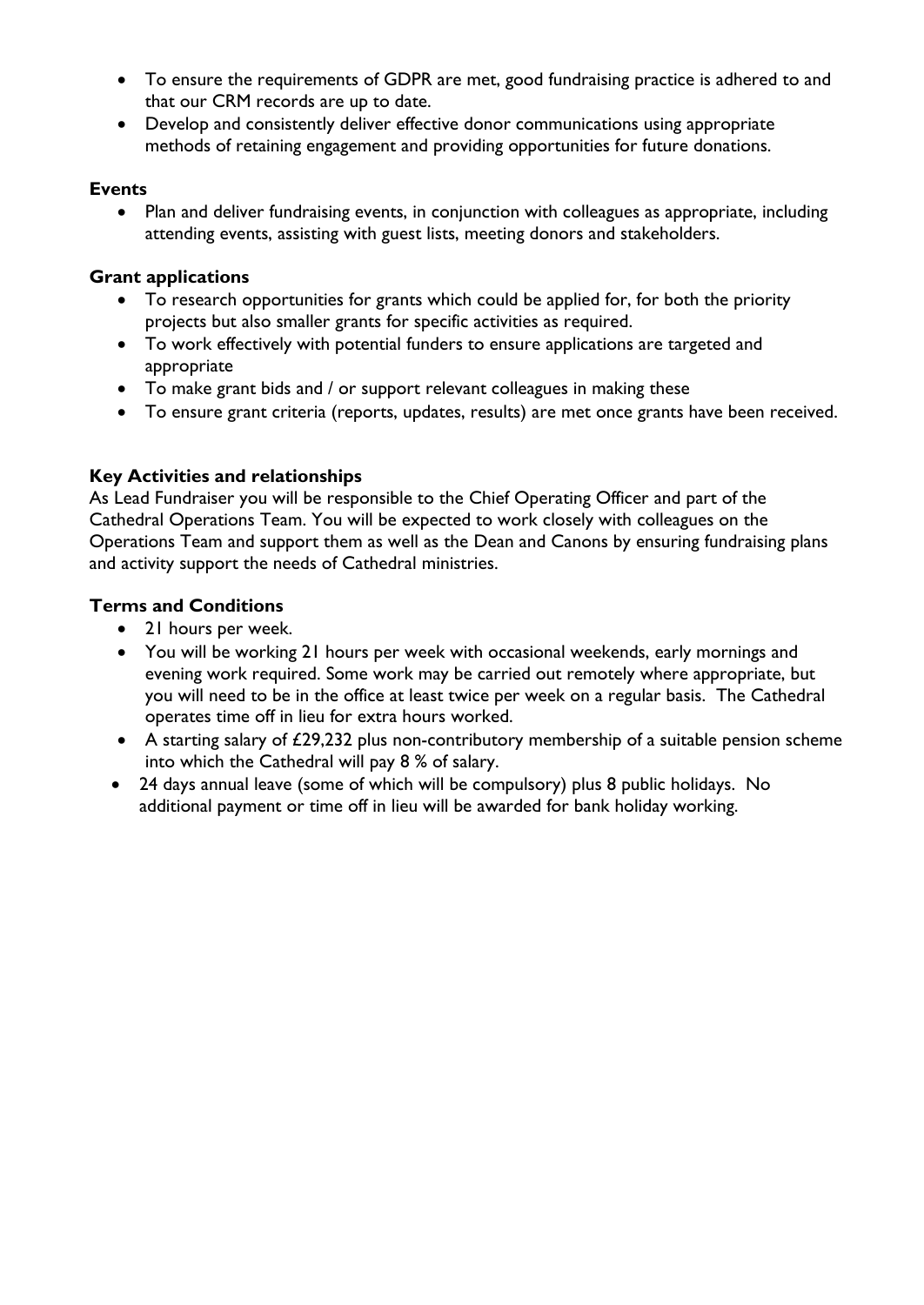| <b>Attributes</b>                     | <b>Job Description</b>                                                                                                          | Desirable/<br><b>Essential</b> | <b>Assed</b><br>through<br><b>Application/</b><br><b>Interview</b> |
|---------------------------------------|---------------------------------------------------------------------------------------------------------------------------------|--------------------------------|--------------------------------------------------------------------|
| <b>Knowledge</b><br>and               | Some knowledge of church life and culture of<br>the church as an organisation,                                                  | D                              | App                                                                |
| understanding                         | Sympathy to the ethos and faith of the<br>Cathedral as a place of worship                                                       | E.                             | App / int                                                          |
|                                       | Knowledge of grant funding applications and<br>experience of making successful applications                                     | E.                             | App / int                                                          |
|                                       | Knowledge of donor management and relevant<br>data protection / legal requirements                                              | Е                              | App / int                                                          |
| <b>Skills and</b><br><b>Abilities</b> | Excellent organisational skills and ability to plan<br>and prioritise workloads to meet deadlines and<br>customer needs         | Е                              | App / Int                                                          |
|                                       | Energy to work with enthusiasm to raise<br>money to meet Cathedral priorities                                                   | Е                              | Int                                                                |
|                                       | Excellent writing skills in relation to grant<br>applications                                                                   | Е                              | App / Int                                                          |
|                                       | Good all-round communication and<br>relationship building skills at all levels including                                        | E.                             | App / Int                                                          |
|                                       | face to face, by phone and or in writing.<br>Able to work closely and co-operate with<br>colleagues as a member of a small team | Е                              |                                                                    |
|                                       | Good IT skills, especially Excel, Word and<br>Outlook and CRM software                                                          | Е                              |                                                                    |
| <b>Education</b>                      | Membership of a relevant professional body<br>(Chartered Institute of Fundraising)                                              | D                              | App                                                                |
| <b>Experience</b>                     | Experience of working in fundraising and<br>securing grants from trusts and or foundations                                      | Е                              | App                                                                |
|                                       | Experience of ensuring grant conditions are<br>met                                                                              | Е                              | App / Int                                                          |
|                                       | Experience of working with individual donors<br>to support their giving and to secure donations<br>to desired purposes.         | Е                              | App                                                                |
|                                       | Experience of planning and delivering<br>fundraising events                                                                     | Е                              | App / Int                                                          |
|                                       | Experience of line managing others                                                                                              | D                              | App / Int                                                          |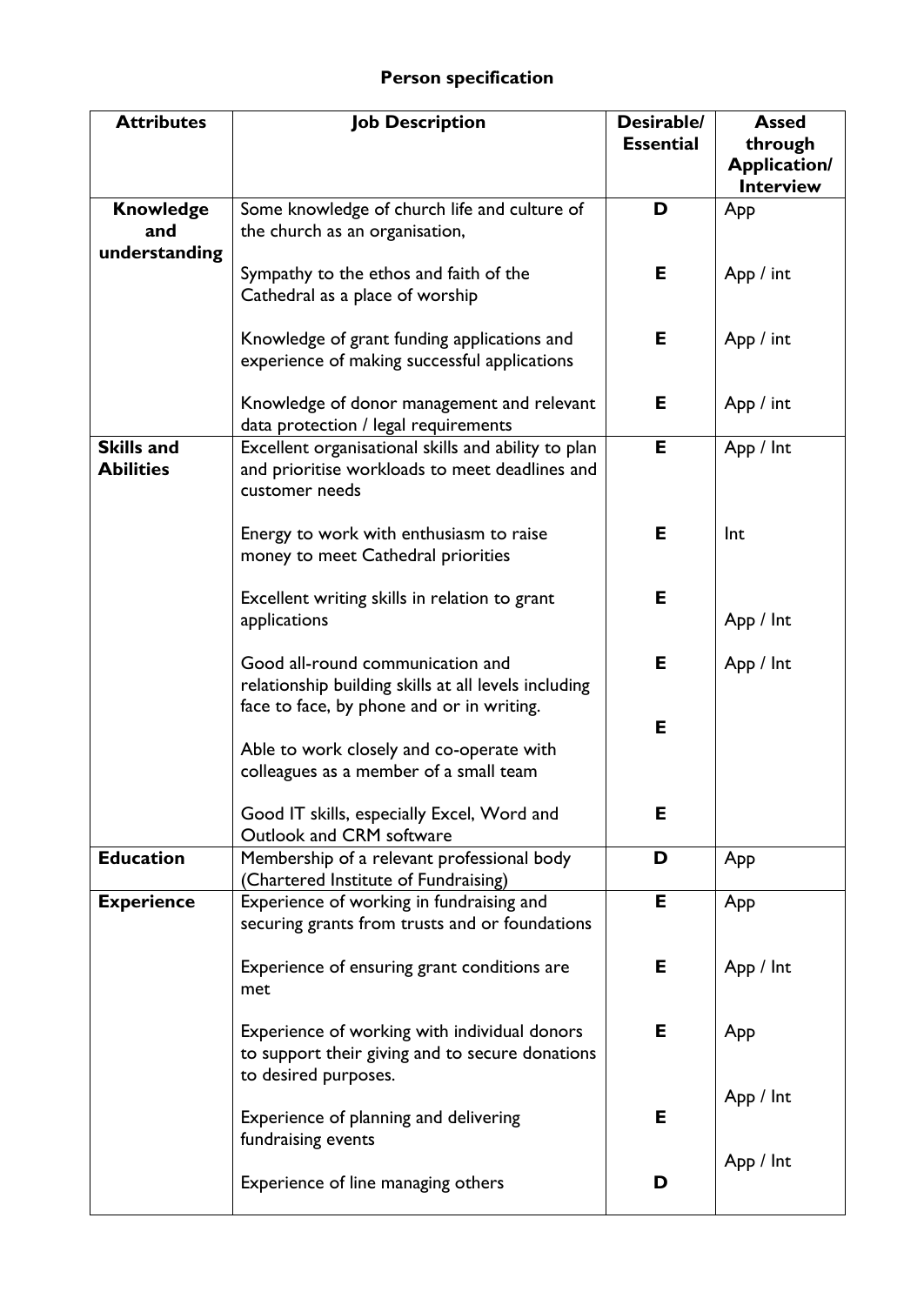#### **Job Applicant Privacy Notice**

**COVENTRY CATHEDRAL** ('we' or 'us') provide this notice to make job applicants aware of our policies relating to the processing of personal data in accordance with the Data Protection Act 1998 as amended, replaced, re-enacted or consolidated from time to time (including without limitation the General Data Protection Regulation (EU) 2016/679 and any national laws which relate to the processing of personal data ('Data Protection Legislation')) references to 'Personal Data' and 'Sensitive Personal Data' within this notice shall be references to those terms as defined in Data Protection Legislation.

#### **Personal Data**

We ask for Personal Data from job applicants including CVs and any ancillary information provided as part of your application to assist with our recruitment processes. Any Personal Data about you which is obtained by us during the application process (including any information obtained directly from you or from third parties such as your referees or as part of pre-employment checks) or as part of pre-employment checks may be retained and used by us for the purposes of considering your suitability for employment, conducting appropriate checks and as otherwise reasonably required for our legitimate interests and compliance with applicable law.

If your application is successful, and you subsequently become employed by us, the information described above will form part of your personnel file. If we do not employ you, we may still retain for up to 6 months so that we can consider you for future roles.

#### **Sensitive Personal Data**

You may also supply us with Sensitive Personal Data including but not limited to data relating to your racial or ethnic origin, religious or similar beliefs, physical or mental health and sexual orientation by completing our equal opportunities monitoring form. This information is gathered for equality of opportunity monitoring purposes and is anonymised. The provision of such Sensitive Personal Data by you is entirely voluntary.

If we receive information regarding any medical condition, disability, or relating to your physical or mental health including information provided within return to work forms, meetings or in medical reports, we will only use this information for the purpose of providing any necessary adjustments in accordance with equality legislation, to ensure compliance with employment law, to monitor sickness absence and to inform decisions regarding your fitness for work.

#### **Staff Privacy Policy**

For further information regarding the Personal Data we collect about you, how we use it, including disclosure to third parties, how we maintain security of your information and your rights to access the information we hold about you, please see our Staff Privacy Policy which is available from the Office Administrator.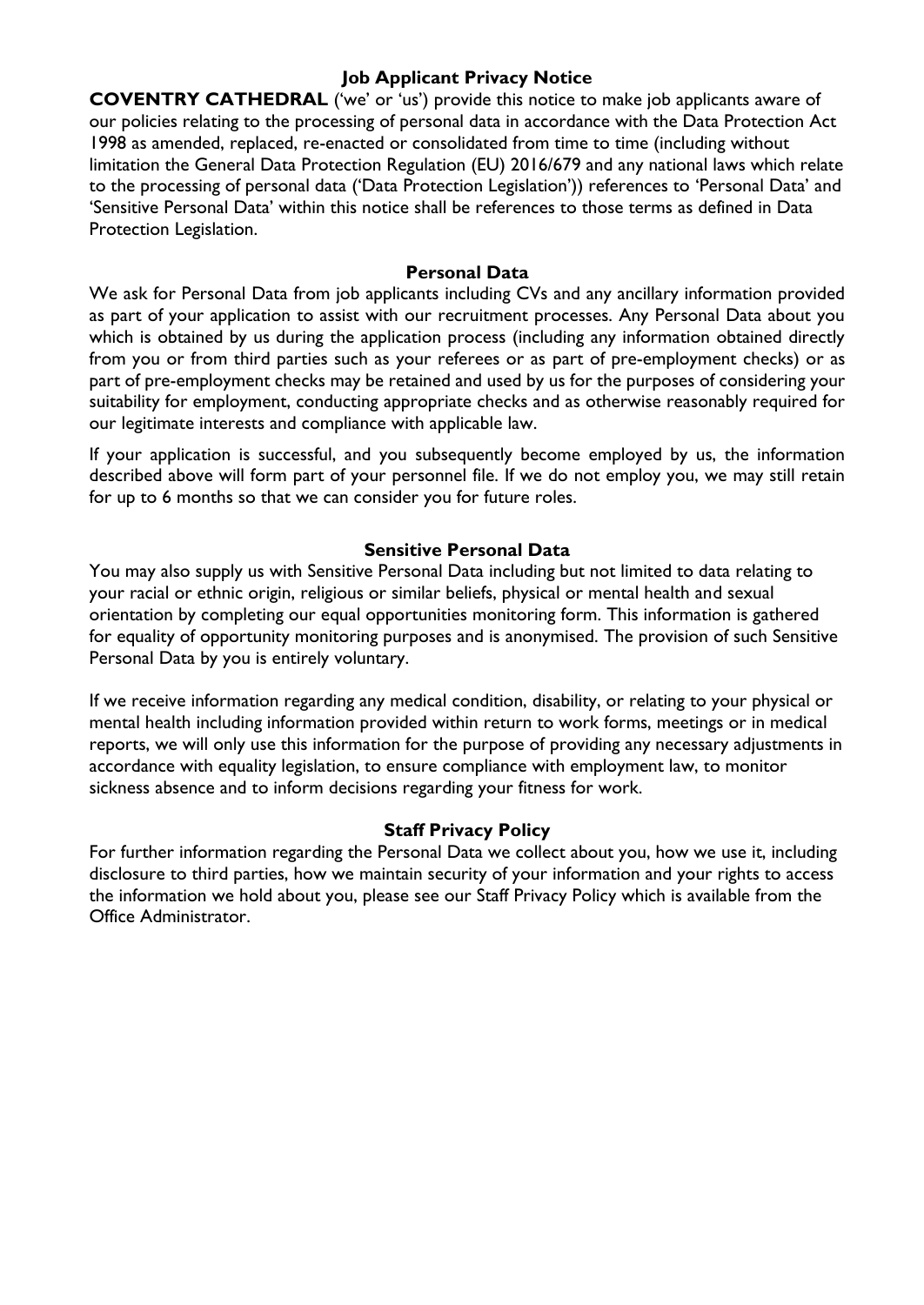### **Guidance on completing your application**

All vacancies are accompanied by a job description and a person specification setting out the main duties and responsibilities of the post in the job description, and the knowledge, skills and abilities we are looking for in the person specification.

To apply for the post please send us a copy of your CV along with a maximum of 2 A4 pages telling us how you meet the criteria set out in the Job Specification. The covering letter is your opportunity to provide all the information we need to help us understand how you meet the requirements of the job, and plays an important part in the selection process allowing us to short-list candidates for interview and helping as a basis for the interview itself. To ensure fairness to all applicants, short listing decisions are based solely on the information you supply on your CV and covering letter. Even if we already know you as current or previous employee, it is important that you complete the application process in full.

Please ensure your CV lists two references. One of these should be from your current (or most recent) employer.

Depending on the number of applications, it may not be possible to shortlist for interview all candidates who meet the Essential Criteria. *However, we guarantee to interview all disabled applicants who meet the Essential Criteria.*

Please e-mail, your CV and covering letter to **Stella.perry@coventrycathedral.org.uk or by post to Recruitment, Coventry Cathedral, Youell House, 1 Hill Top, Coventry, CV1 5AB.** 

Ensure you clearly state the full job title to which you are applying.

All applications must reach us on or before the closing date which is 14 July 2022 with interviews provisionally scheduled for 25 July 2022. Late applications will not be considered.

#### **Data Protection**

Information provided by you as part of your application will be used in the recruitment process. Any data about you will be held securely with access restricted to those involved in dealing with your application and in the recruitment process. Once this process is completed the data relating to unsuccessful applicants will be stored for a maximum of 6 months and then destroyed. If you are the successful candidate, your CV and cover letter will be retained and form the basis of your personnel record. By submitting your CV you are giving your consent to your data being stored and processed for the purposes of the recruitment process, equal opportunities monitoring and your personnel record if you are the successful candidate.

#### **Equal Opportunities**

Information provided by you on the Equal Opportunities Monitoring Form will be used to monitor our equal opportunities policy and practices. This part of the form will be detached from the main body of the application form and will not form any part of the selection process.

#### **Work Permits**

Under the Asylum and Immigration Act, we are required to check that anyone taking up employment with us has the legal right to work in the UK. Short-listed applicants will be asked to provide us with documentary evidence to support their entitlement to work in the UK prior to any offer of employment being made.